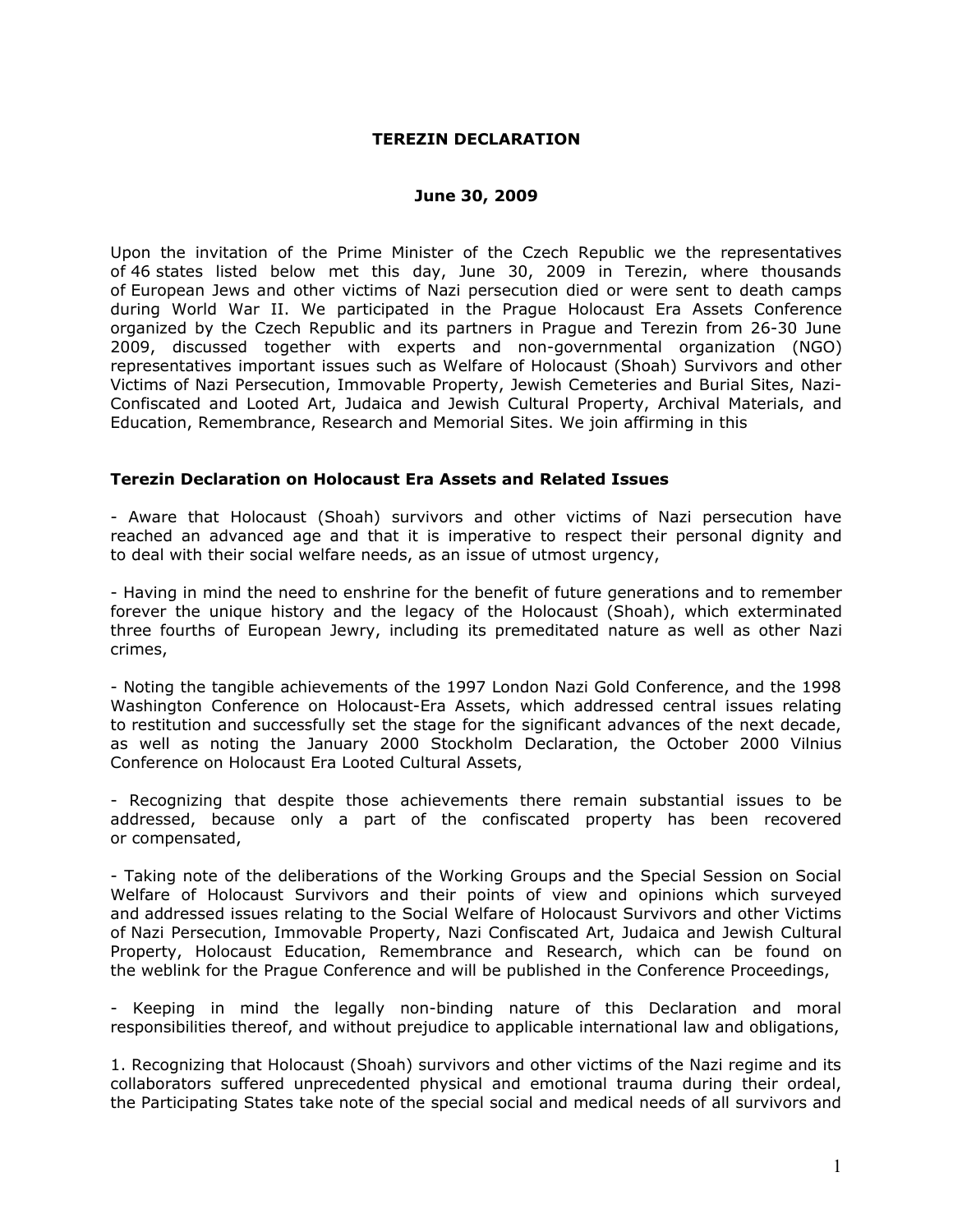str ongly support both public and private efforts in their respective states to enable them to live in dignity with the necessary basic care that it implies.

2. Noting the importance of restituting communal and individual immovable property that belonged to the victims of the Holocaust (Shoah) and other victims of Nazi persecution, the Participating States urge that every effort be made to rectify the consequences of wrongful property seizures, such as confiscations, forced sales and sales under duress of property, which were part of the persecution of these innocent people and groups, the vast majority of whom died heirless.

3. Recognizing the progress that has been made in research, identification, and restitution of cultural property by governmental and non-governmental institutions in some states since the 1998 Washington Conference on Holocaust-Era Assets and the endorsement of the Washington Conference Principles on Nazi-Confiscated Art, the Participating States affirm an urgent need to strengthen and sustain these efforts in order to ensure just and fair solutions regarding cultural property, including Judaica that was looted or displaced during or as a result of the Holocaust (Shoah).

4. Taking into account the essential role of national governments, the Holocaust (Shoah) survivors' organizations, and other specialized NGOs, the Participating States call for a coherent and more effective approach by States and the international community to ensure the fullest possible, relevant archival access with due respect to national legislation. We also encourage States and the international community to establish and support research and education programs about the Holocaust (Shoah) and other Nazi crimes, ceremonies of remembrance and commemoration, and the preservation of memorials in former concentration camps, cemeteries and mass graves, as well as of other sites of memory.

5. Recognizing the rise of Anti-Semitism and Holocaust (Shoah) denial, the Participating States call on the international community to be stronger in monitoring and responding to such incidents and to develop measures to combat anti-Semitism.

### **The Welfare of Holocaust (Shoah) Survivors and other Victims of Nazi Persecution**

Recognizing that Holocaust (Shoah) survivors and other victims of Nazi persecution, including those who experienced the horrors of the Holocaust (Shoah) as small and helpless children, suffered unprecedented physical and emotional trauma during their ordeal.

Mindful that scientific studies document that these experiences frequently result in heightened damage to health, particularly in old age, we place great priority on dealing with their social welfare needs in their lifetimes. It is unacceptable that those who suffered so greatly during the earlier part of their lives should live under impoverished circumstances at the end.

1. We take note of the fact that Holocaust (Shoah) survivors and other victims of Nazi persecution have today reached an advanced age and that they have special medical and health needs, and we therefore support, as a high priority, efforts to address in their respective states the social welfare needs of the most vulnerable elderly victims of Nazi persecution – such as hunger relief, medicine and homecare as required, as well as measures that will encourage intergenerational contact and allow them to overcome their social isolation. These steps will enable them to live in dignity in the years to come. We strongly encourage cooperation on these issues.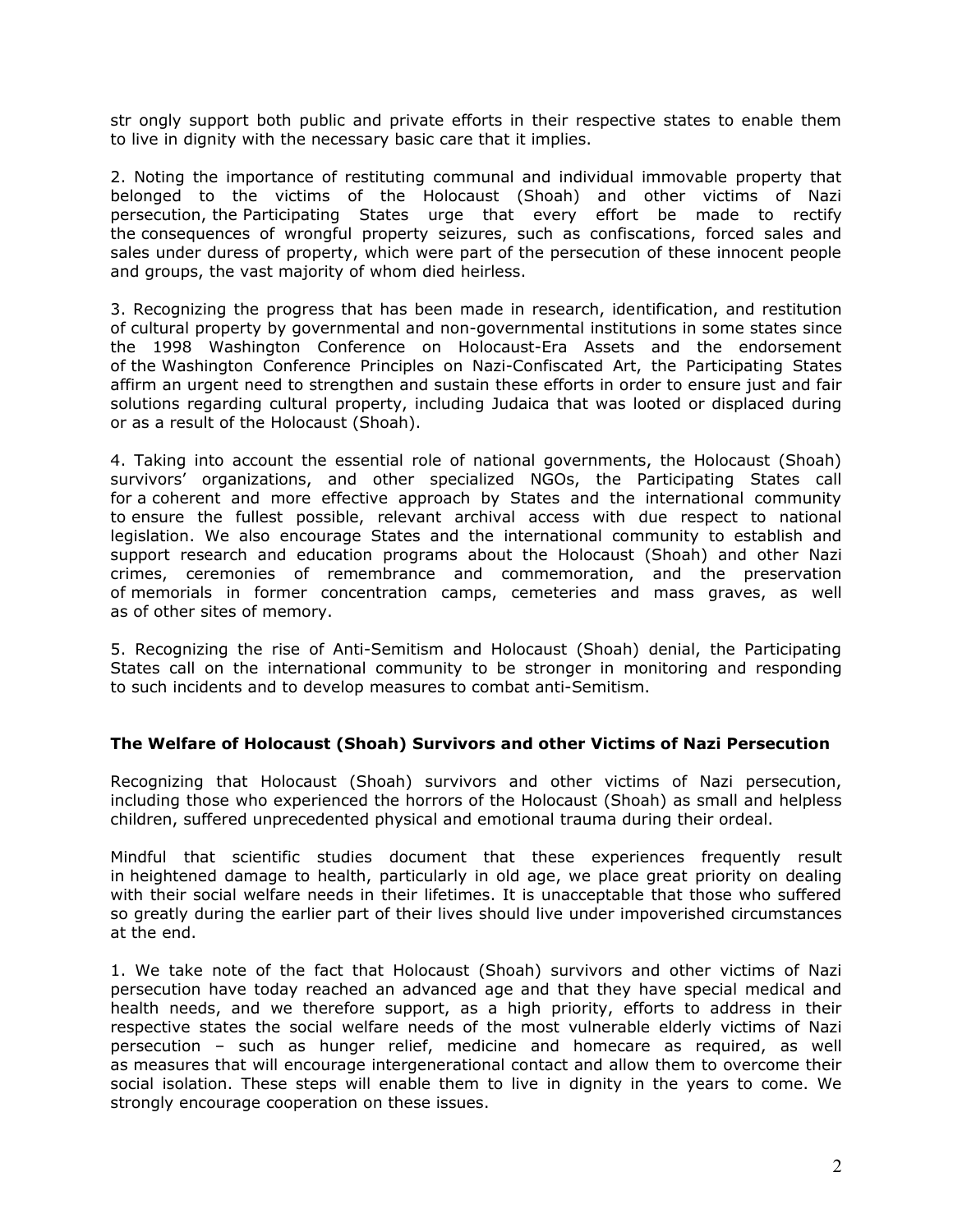2. We further take note that several states have used a variety of creative mechanisms to provide assistance to needy Holocaust (Shoah) survivors and other victims of Nazi persecution, including special pensions; social security benefits to non-residents; special funds; and the use of assets from heirless property. We encourage states to consider these and other alternative national actions, and we further encourage them to find ways to address survivors' needs.

# **Immovable (Real) Property**

Noting that the protection of property rights is an essential component of a democratic society and the rule of law,

Acknowledging the immeasurable damage sustained by individuals and Jewish communities as a result of wrongful property seizures during the Holocaust (Shoah),

Recognizing the importance of restituting or compensating Holocaust-related confiscations made during the Holocaust era between 1933-45 and as its immediate consequence,

Noting the importance of recovering communal and religious immovable property in reviving and enhancing Jewish life, ensuring its future, assisting the welfare needs of Holocaust (Shoah) survivors, and fostering the preservation of Jewish cultural heritage,

1. We urge, where it has not yet been effectively achieved, to make every effort to provide for the restitution of former Jewish communal and religious property by either in rem restitution or compensation, as may be appropriate; and

2. We consider it important, where it has not yet been effectively achieved, to address the private property claims of Holocaust (Shoah) victims concerning immovable (real) property of former owners, heirs or successors, by either in rem restitution or compensation, as may be appropriate, in a fair, comprehensive and nondiscriminatory manner consistent with relevant national law and regulations, as well as international agreements. The process of such restitution or compensation should be expeditious, simple, accessible, transparent, and neither burdensome nor costly to the individual claimant; and we note other positive legislation in this area.

3. We note that in some states heirless property could serve as a basis for addressing the material necessities of needy Holocaust (Shoah) survivors and to ensure ongoing education about the Holocaust (Shoah), its causes and consequences.

4. We recommend, where it has not been done, that states participating in the Prague Conference consider implementing national programs to address immovable (real) property confiscated by Nazis, Fascists and their collaborators. If and when established by the Czech Government, the European Shoah Legacy Institute in Terezin shall facilitate an intergovernmental effort to develop non-binding guidelines and best practices for restitution and compensation of wrongfully seized immovable property to be issued by the one-year anniversary of the Prague Conference, and no later than June 30, 2010, with due regard for relevant national laws and regulations as well as international agreements, and noting other positive legislation in this area.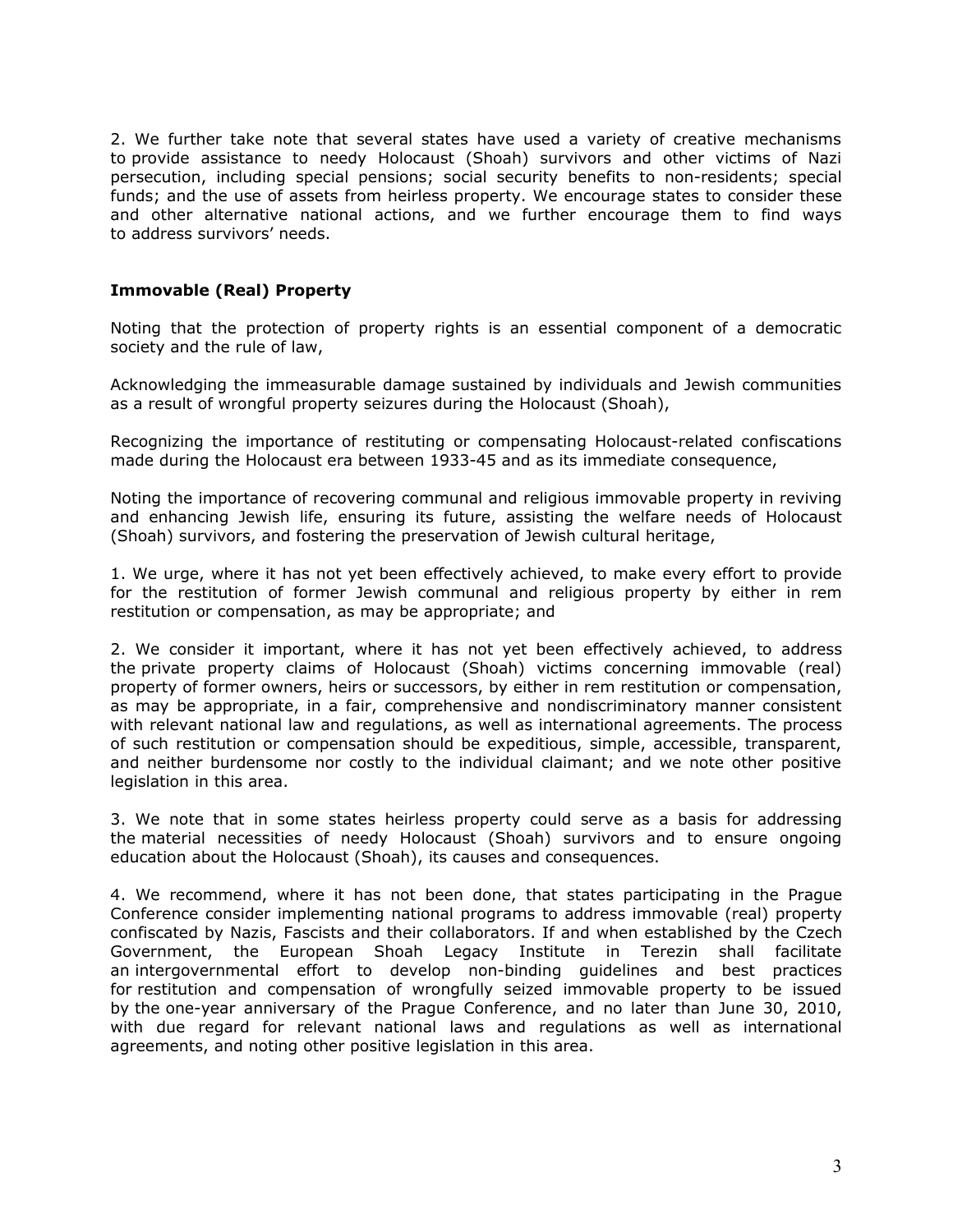### **Jewish Cemeteries and Burial Sites**

Recognizing that the mass destruction perpetrated during the Holocaust (Shoah) put an end to centuries of Jewish life and included the extermination of thousands of Jewish communities in much of Europe, leaving the graves and cemeteries of generations of Jewish families and communities unattended, and

Aware that the genocide of the Jewish people left the human remains of hundreds of thousands of murdered Jewish victims in unmarked mass graves scattered throughout Central and Eastern Europe,

We urge governmental authorities and municipalities as well as civil society and competent institutions to ensure that these mass graves are identified and protected and that the Jewish cemeteries are demarcated, preserved and kept free from desecration, and where appropriate under national legislation could consider declaring these as national monuments.

## **Nazi-Confiscated and Looted Art**

Recognizing that art and cultural property of victims of the Holocaust (Shoah) and other victims of Nazi persecution was confiscated, sequestered and spoliated, by the Nazis, the Fascists and their collaborators through various means including theft, coercion and confiscation, and on grounds of relinquishment as well as forced sales and sales under duress, during the Holocaust era between 1933-45 and as an immediate consequence, and

Recalling the Washington Conference Principles on Nazi-Confiscated Art as endorsed at the Washington Conference of 1998, which enumerated a set of voluntary commitments for governments that were based upon the moral principle that art and cultural property confiscated by the Nazis from Holocaust (Shoah) victims should be returned to them or their heirs, in a manner consistent with national laws and regulations as well as international obligations, in order to achieve just and fair solutions,

1. We reaffirm our support of the Washington Conference Principles on Nazi-Confiscated Art and we encourage all parties including public and private institutions and individuals to apply them as well,

2. In particular, recognizing that restitution cannot be accomplished without knowledge of potentially looted art and cultural property, we stress the importance for all stakeholders to continue and support intensified systematic provenance research, with due regard to legislation, in both public and private archives, and where relevant to make the results of this research, including ongoing updates, available via the internet, with due regard to privacy rules and regulations. Where it has not already been done, we also recommend the establishment of mechanisms to assist claimants and others in their efforts,

3. Keeping in mind the Washington Conference Principles on Nazi-Confiscated Art, and considering the experience acquired since the Washington Conference, we urge all stakeholders to ensure that their legal systems or alternative processes, while taking into account the different legal traditions, facilitate just and fair solutions with regard to Naziconfiscated and looted art, and to make certain that claims to recover such art are resolved expeditiously and based on the facts and merits of the claims and all the relevant documents submitted by all parties. Governments should consider all relevant issues when applying various legal provisions that may impede the restitution of art and cultural property, in order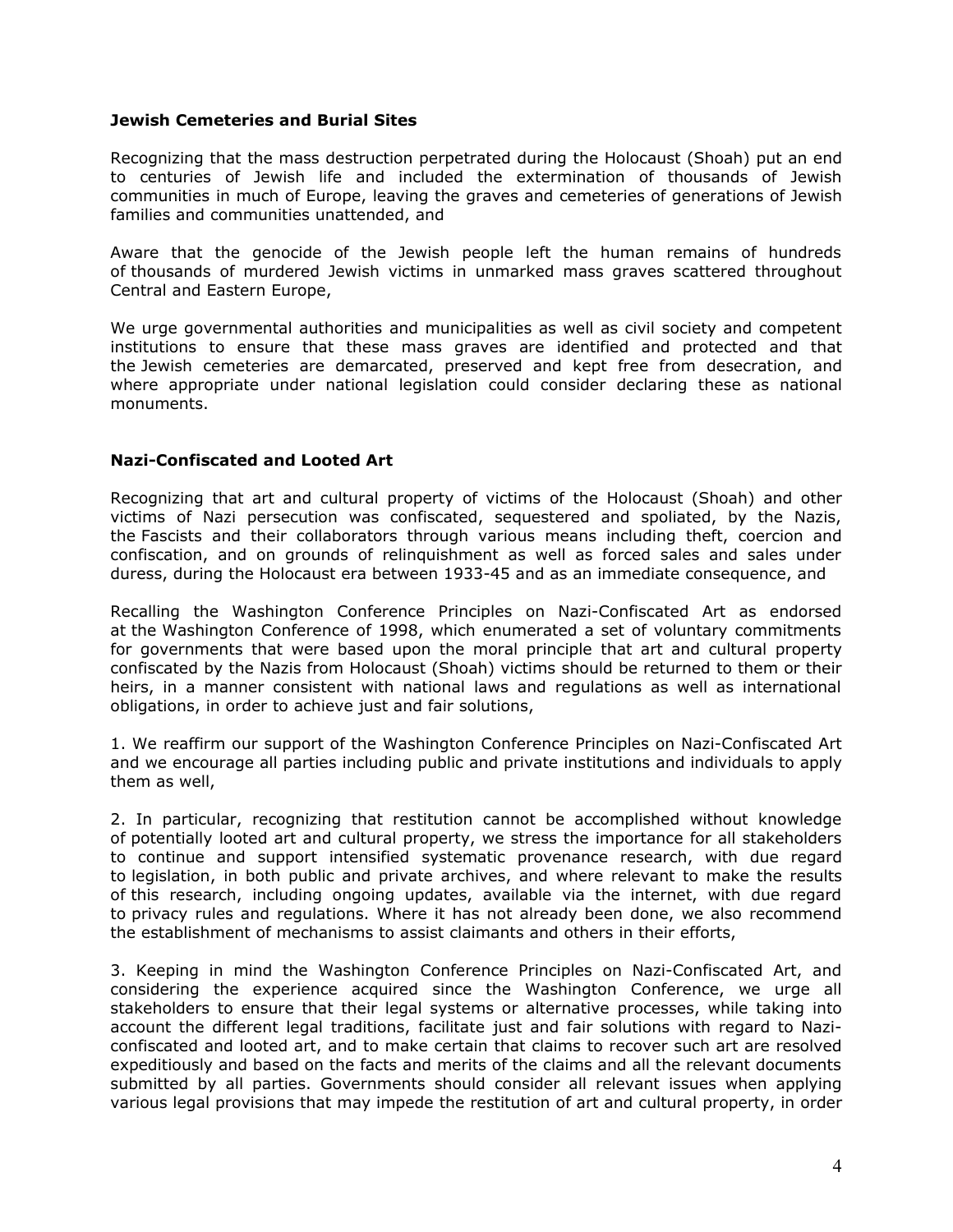to achieve just and fair solutions, as well as alternative dispute resolution, where appropriate under law.

## **Judaica and Jewish Cultural Property**

Recognizing that the Holocaust (Shoah) also resulted in the wholesale looting of Judaica and Jewish cultural property including sacred scrolls, synagogue and ceremonial objects as well as the libraries, manuscripts, archives and records of Jewish communities, and

Aware that the murder of six million Jews, including entire communities, during the Holocaust (Shoah) meant that much of this historical patrimony could not be reclaimed after World War II, and

Recognizing the urgent need to identify ways to achieve a just and fair solution to the issue of Judaica and Jewish cultural property, where original owners, or heirs of former original Jewish owners, individuals or legal persons cannot be identified, while acknowledging there is no universal model,

1. We encourage and support efforts to identify and catalogue these items which may be found in archives, libraries, museums and other government and non-government repositories, to return them to their original rightful owners and other appropriate individuals or institutions according to national law, and to consider a voluntary international registration of Torah scrolls and other Judaica objects where appropriate, and

2. We encourage measures that will ensure their protection, will make appropriate materials available to scholars, and where appropriate and possible in terms of conservation, will restore sacred scrolls and ceremonial objects currently in government hands to synagogue use, where needed, and will facilitate the circulation and display of such Judaica internationally by adequate and agreed upon solutions.

### **Archival Materials**

Whereas access to archival documents for both claimants and scholars is an essential element for resolving questions of the ownership of Holocaust-era assets and for advancing education and research on the Holocaust (Shoah) and other Nazi crimes,

Acknowledging in particular that more and more archives have become accessible to researchers and the general public, as witnessed by the Agreement reached on the archives of the International Tracing Service (ITS) in Bad Arolsen, Germany,

Welcoming the return of archives to the states from whose territory they were removed during or as an immediate consequence of the Holocaust (Shoah),

We encourage governments and other bodies that maintain or oversee relevant archives to make them available to the fullest extent possible to the public and researchers in accordance with the guidelines of the International Council on Archives, with due regard to national legislation, including provisions on privacy and data protection, while also taking into account the special circumstances created by the Holocaust era and the needs of the survivors and their families, especially in cases concerning documents that have their origin in Nazi rules and laws.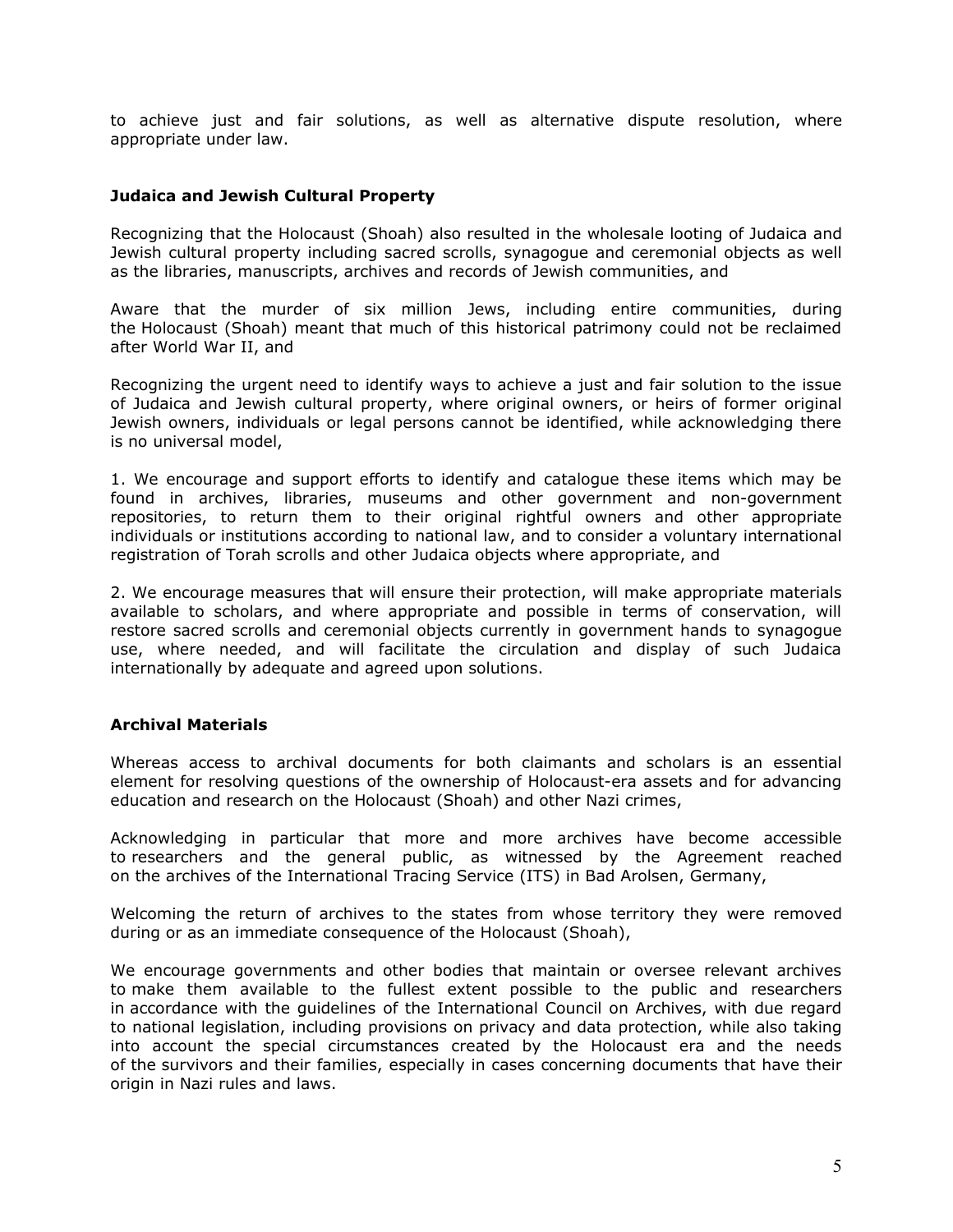## **Education, Remembrance, Research and Memorial Sites**

Acknowledging the importance of education and remembrance about the Holocaust (Shoah) and other Nazi crimes as an eternal lesson for all humanity,

Recognizing the preeminence of the Stockholm Declaration on Holocaust Education, Remembrance and Research of January 2000,

Recognizing that the Universal Declaration of Human Rights was drafted in significant part in the realization of the horrors that took place during the Holocaust, and further recognizing the U.N. Convention on the Prevention and Punishment of the Crime of Genocide,

Recalling the action of the United Nations and of other international and national bodies in establishing an annual day of Holocaust remembrance,

Saluting the work of the Task Force for International Cooperation on Holocaust Education, Remembrance and Research (ITF) as it marks its tenth anniversary, and encouraging the States participating in the Prague Conference to cooperate closely with the Task Force, and

Repudiating any denial of the Holocaust (Shoah) and combating its trivialization or diminishment, while encouraging public opinion leaders to stand up against such denial, trivialization or diminishment,

1. We strongly encourage all states to support or establish regular, annual ceremonies of remembrance and commemoration, and to preserve memorials and other sites of memory and martyrdom. We consider it important to include all individuals and all nations who were victims of the Nazi regime in a worthy commemoration of their respective fates,

2. We encourage all states as a matter of priority to include education about the Holocaust (Shoah) and other Nazi crimes in the curriculum of their public education systems and to provide funding for the training of teachers and the development or procurement of the resources and materials required for such education.

3. Believing strongly that international human rights law reflects important lessons from history, and that the understanding of human rights is essential for confronting and preventing all forms of racial, religious or ethnic discrimination, including Anti-Semitism, and Anti-Romani sentiment, today we are committed to including human rights education into the curricula of our educational systems. States may wish to consider using a variety of additional means to support such education, including heirless property where appropriate.

4. As the era is approaching when eye witnesses of the Holocaust (Shoah) will no longer be with us and when the sites of former Nazi concentration and extermination camps, will be the most important and undeniable evidence of the tragedy of the Holocaust (Shoah), the significance and integrity of these sites including all their movable and immovable remnants, will constitute a fundamental value regarding all the actions concerning these sites, and will become especially important for our civilization including, in particular, the education of future generations. We, therefore, appeal for broad support of all conservation efforts in order to save those remnants as the testimony of the crimes committed there to the memory and warning for the generations to come and where appropriate to consider declaring these as national monuments under national legislation.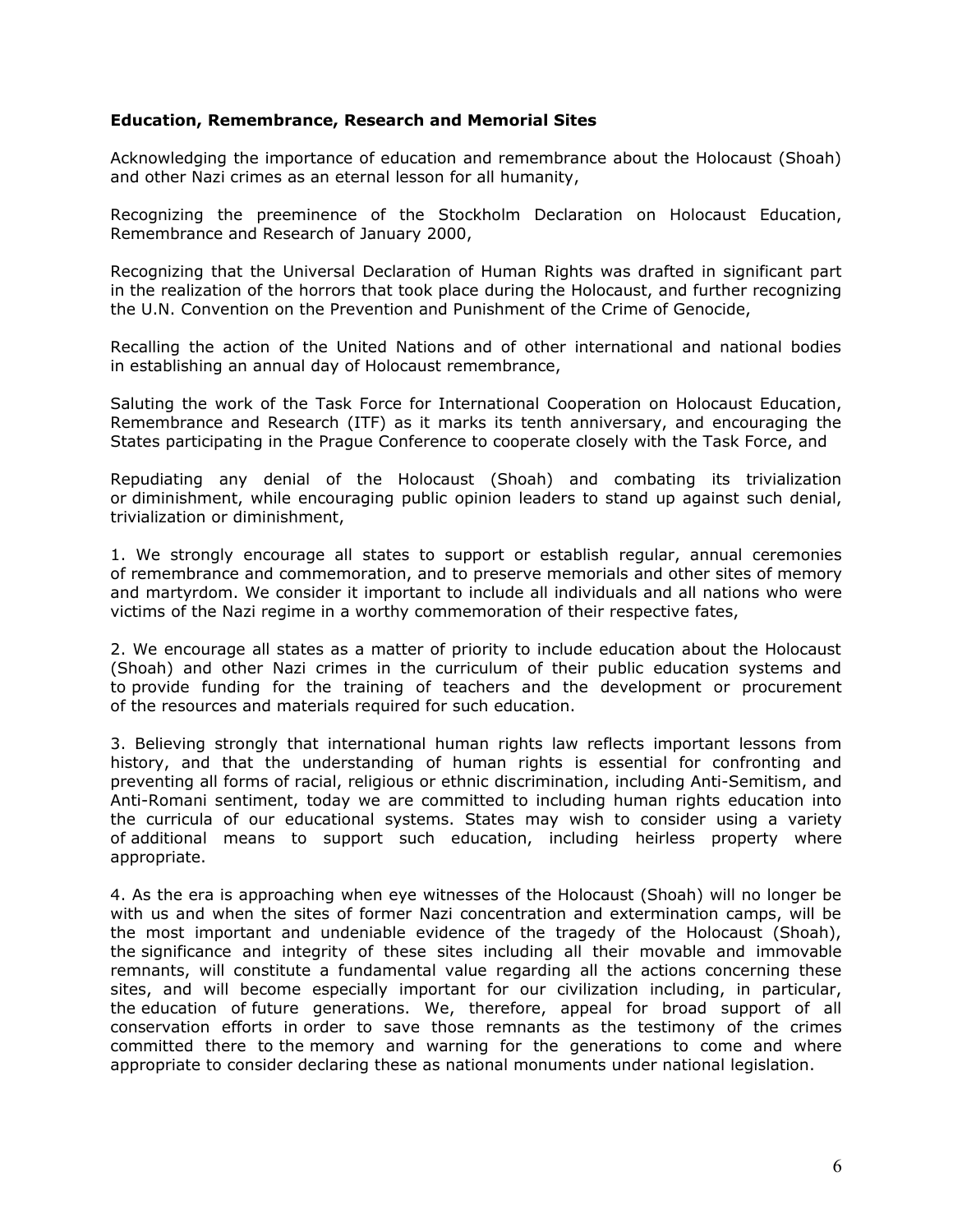## **Future Action**

Further to these ends we welcome and are grateful for the Czech Government´s initiative to establish the European Shoah Legacy Institute in Terezin (Terezin Institute) to follow up on the work of the Prague Conference and the Terezin Declaration. The Institute will serve as a voluntary forum for countries, organisations representing Holocaust (Shoah) survivors and other Nazi victims, and NGOs to note and promote developments in the areas covered by the Conference and this Declaration, and to develop and share best practices and guidelines in these areas and as indicated in paragraph four of Immovable (Real) Property. It will operate within the network of other national, European and international institutions, ensuring that duplicative efforts are avoided, for example, duplication of the activities of the Task Force for International Cooperation on Holocaust Education, Remembrance and Research (ITF).

Following the conference proceedings and the Terezin Declaration, the European Commission and the Czech Presidency have noted the importance of the Institute as one of the instruments in the fight against racism, xenophobia and anti-Semitism in Europe and the rest of the world, and have called for other countries and institutions to support and cooperate with this Institute.

To facilitate the dissemination of information, the Institute will publish regular reports on activities related to the Terezin Declaration. The Institute will develop websites to facilitate sharing of information, particularly in the fields of art provenance, immovable property, social welfare needs of survivors, Judaica, and Holocaust education. As a useful service for all users, the Institute will maintain and post lists of websites that Participating States, organizations representing Holocaust (Shoah) survivors and other Nazi victims and NGOs sponsor as well as a website of websites on Holocaust issues.

We also urge the States participating in the Prague Conference to promote and disseminate the principles in the Terezin Declaration, and encourage those states that are members of agencies, organizations and other entities which address educational, cultural and social issues around the world, to help disseminate information about resolutions and principles dealing with the areas covered by the Terezin Declaration.

A more complete description of the Czech Government´s concept for the Terezin Institute and the Joint Declaration of the European Commission and the Czech EU Presidency can be found on the website for the Prague Conference and will be published in the conference proceedings.